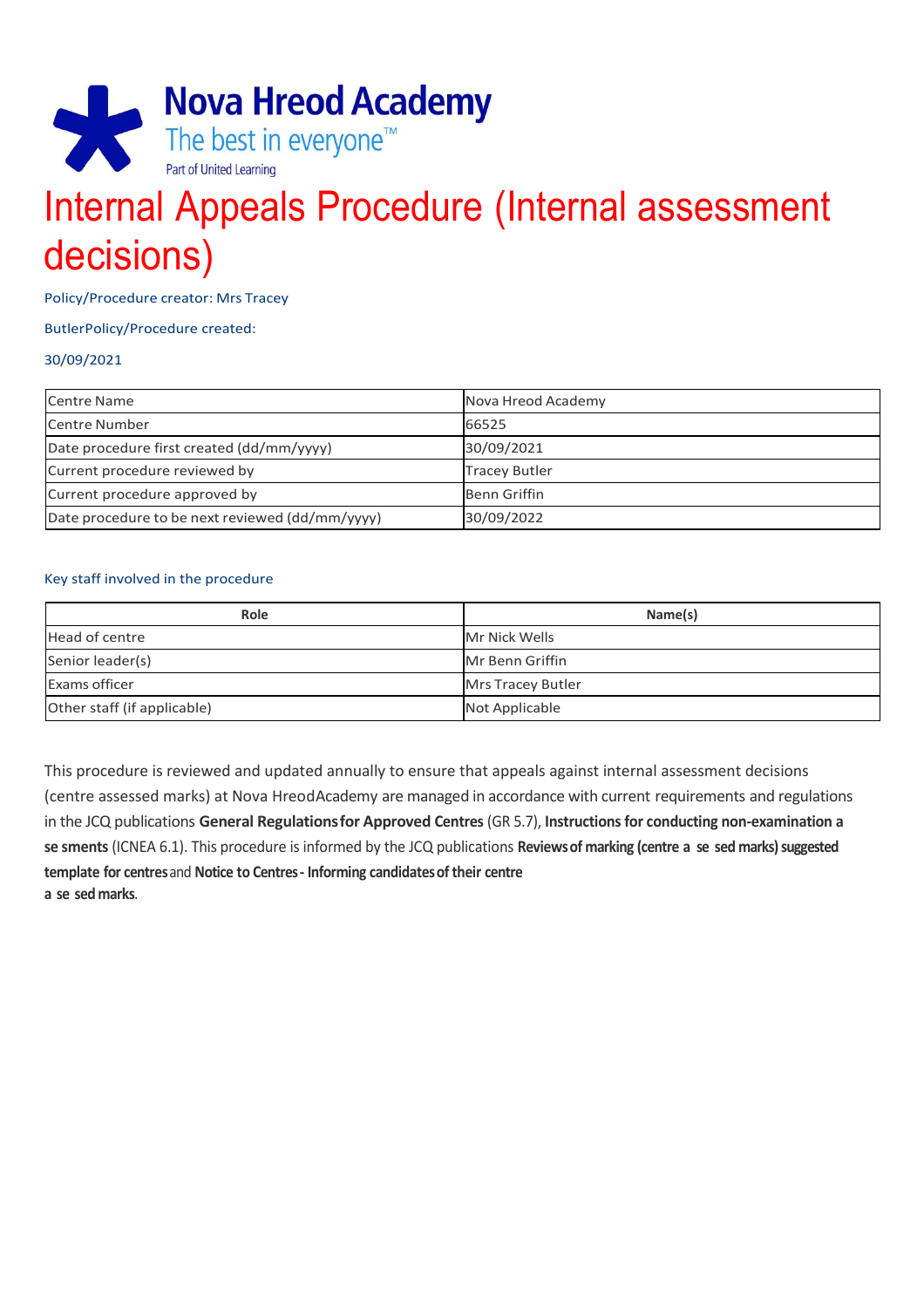## **Introduction**

Certain qualifications contain components of non-examination assessment (or units of coursework) which are internally assessed (marked) by Nova Hreod Academy and internally reviewed/standardised. The marks awarded (the internal assessment decisions) which contribute to the final grade of the qualification are then submitted by the deadline set by the awarding body for external moderation.

The moderation process carried out by the awarding body may result in a mark change, either upwards or downwards, even after an internal review. The internal review process is in place to ensure consistency of marking within the centre, whereas moderation by the awarding body ensures that centre marking is line with national standards. Themark submitted to the awarding body is subject to change and should therefore be considered provisional.

The qualifications delivered at Nova Hreod Academy containing components of non-examination assessment/units of coursework are: GCSE, AQA Applied General qualifications, OCRCambridge Nationals, Entry Level Certificate, Project qualifications, BTEC qualifications

## **Purpose of the procedure**

The purpose of this procedure is to confirm the arrangements at Nova Hreod Academy for dealing with candidate appeals relating to internal assessment decisions.

This procedure ensures compliance with JCQ regulations which state that centres must:

- have in place and be available for inspection purposes, a written internal appeals procedure relating to internal assessment decisions and to ensure that details of this procedure are communicated, made widely available and accessible to all candidates
- before submitting marks to the awarding body inform candidates of their centre assessed marks and allow a candidate to request areview of the centre's marking

## **Principlesrelating to centre assessed marks**

The head of centre/senior leader(s) at Nova Hreod Academy will ensure that the following principles are in place in relation to marking the work of candidates:

- . A commitment to ensuring that whenever teaching staff mark candidates' work, that this is done fairly, consistently and in accordance with the awarding body's specification and subject-specific associated documents
- All centre staff follow a robust Non-examination Assessment Policy (for the management of non-examination assessments). This policy details allprocedures relating to non-examination assessments for relevant qualifications delivered in the centre, including the marking and quality assurance processes which relevant teaching staff are required to follow
- Candidates' work will be marked by staff who have appropriate knowledge, understanding and skill, and who have been trained in this activity
- A commitment to ensuring that work produced by candidates is authenticated in line with the requirements of the awarding body. Where a number of subject teachers are involved in marking candidates' work, internal moderation and standardisation will ensure consistency of marking
- On being informed oftheir centre assessedmark(s), if candidates believesthat the above procedures were not followed in relation to the marking of their work, or that the assessor has not properly applied the mark scheme to their marking, then they may make use of the internal appeals procedure below to consider whether to request a review of the centre's marking

Additional centre-specific principles:N/A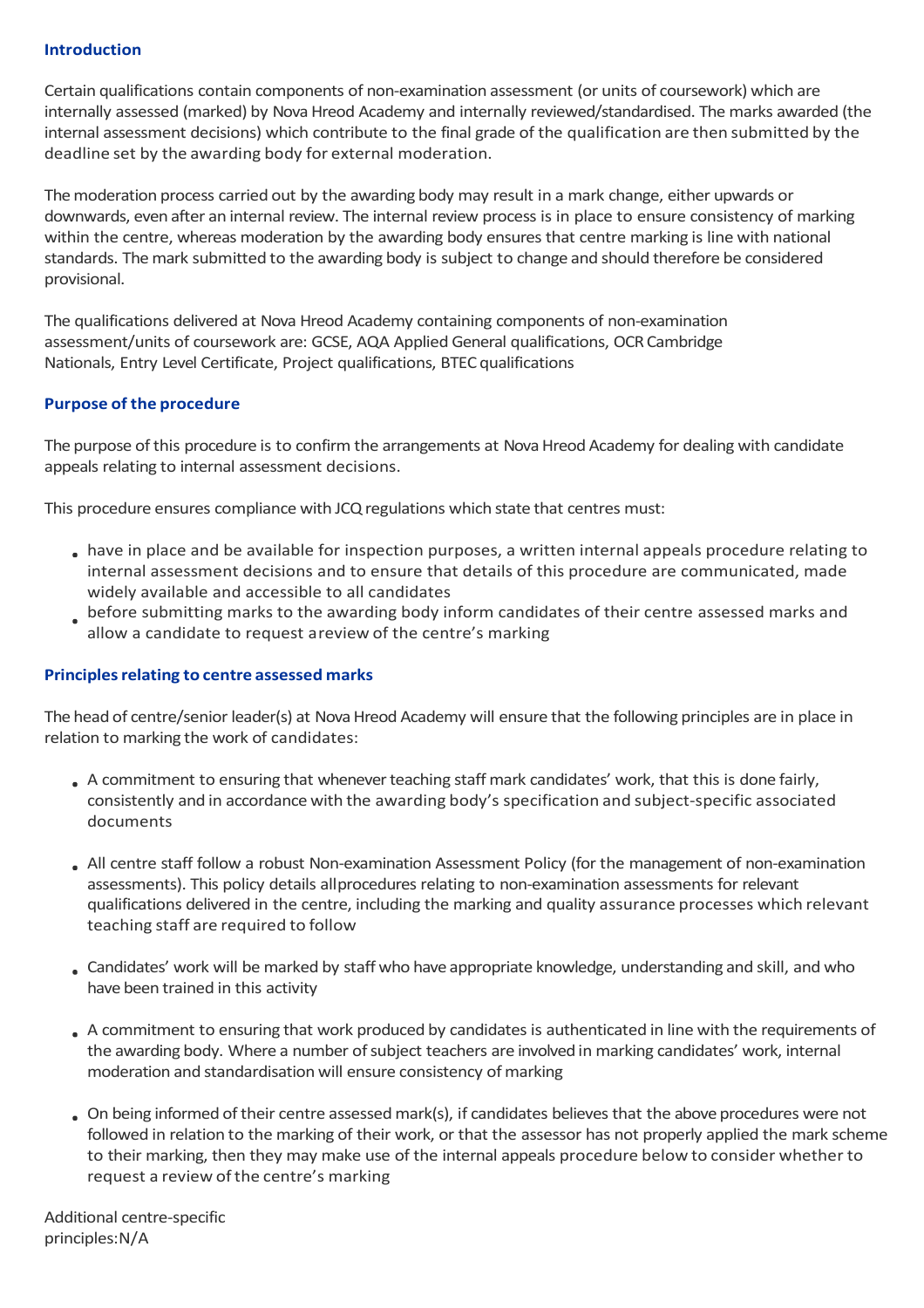# **Procedure for appealing internal assessment decisions (centre assessed marks)**

The head of centre/senior leader(s) at Nova Hreod Academy will:

- Ensure that candidates are informed oftheir centre assessed marks so that they may request a reviewof the centre's marking before marks are submitted to the awarding body
- Inform candidates that they will need to explain on what grounds they wish to request a review of an internally assessed mark as a reviewwill only focus on the quality oftheir work in meeting the published assessment criteria
- Inform candidates that they may request copies of materials (for example, as a minimum, a copy their marked assessment material (work) and themark scheme or assessment criteria plus additional materials which may vary from subject to subject) to assist them in considering whether to request a review of the centre's marking of the assessment
- Having received a request for copies of materials, promptly make them available to the candidate (forsome marked assessment materials, such as art work and recordings, informthe candidate that these will be shared under supervised conditions) within the period of time as specified (see **Deadlines**below)
- Provide candidates with sufficient time in order to allow them to review copies of materials and reach a decision, informing candidates that if their decision is to request a review they will need to explain what they believe the issue to be
- Provide a clear deadline for candidates to submit a request for a review of the centre's marking and confirm understanding that requests must be made in writing and will not be accepted after this deadline (see **Deadlines**below)

Require candidates to make requests for a reviewof centre marking by completing an internal appeals form

- Allow sufficient time forthe reviewto be carried out, to make any necessary changes to marks and to inform the candidate ofthe outcome, all before the awarding body's deadline (see **Deadlines**below)
- Ensure that the reviewofmarking is carried out by an assessor who has appropriate competence, has had no previous involvement in the assessment of that candidate and has no personal interest in the review
- Instruct the reviewerto ensure that the candidate's mark is consistent with the standard set by the centre
- Informthe candidate in writing ofthe outcome ofthe review ofthe centre's marking
- . Ensure the outcome of the review of the centre's marking is made known to the head of centre who will have the final decision if there is any disagreement on the mark to be submitted to the awarding body
- Ensure a written record ofthe reviewis kept and made available to the awarding body upon request
- Ensure the awarding body is informed if the centre does not accept the outcome of a reviewAdditional centrespecific procedure:

Any student that is unhappy with a mark awarded from an awarding body upon issue ofresults should follow the following procedure:

- Contact the subject teacher as soon as possible (but no later than 3 days before the published deadline for enquiries about results) in person to discuss mark, raise concerns and discuss the best way forward. The examinations officer will advise on what options are available to query themark and the costs involved.
- Students should be aware that enquiries about results (EARs) can result in grades being raised,